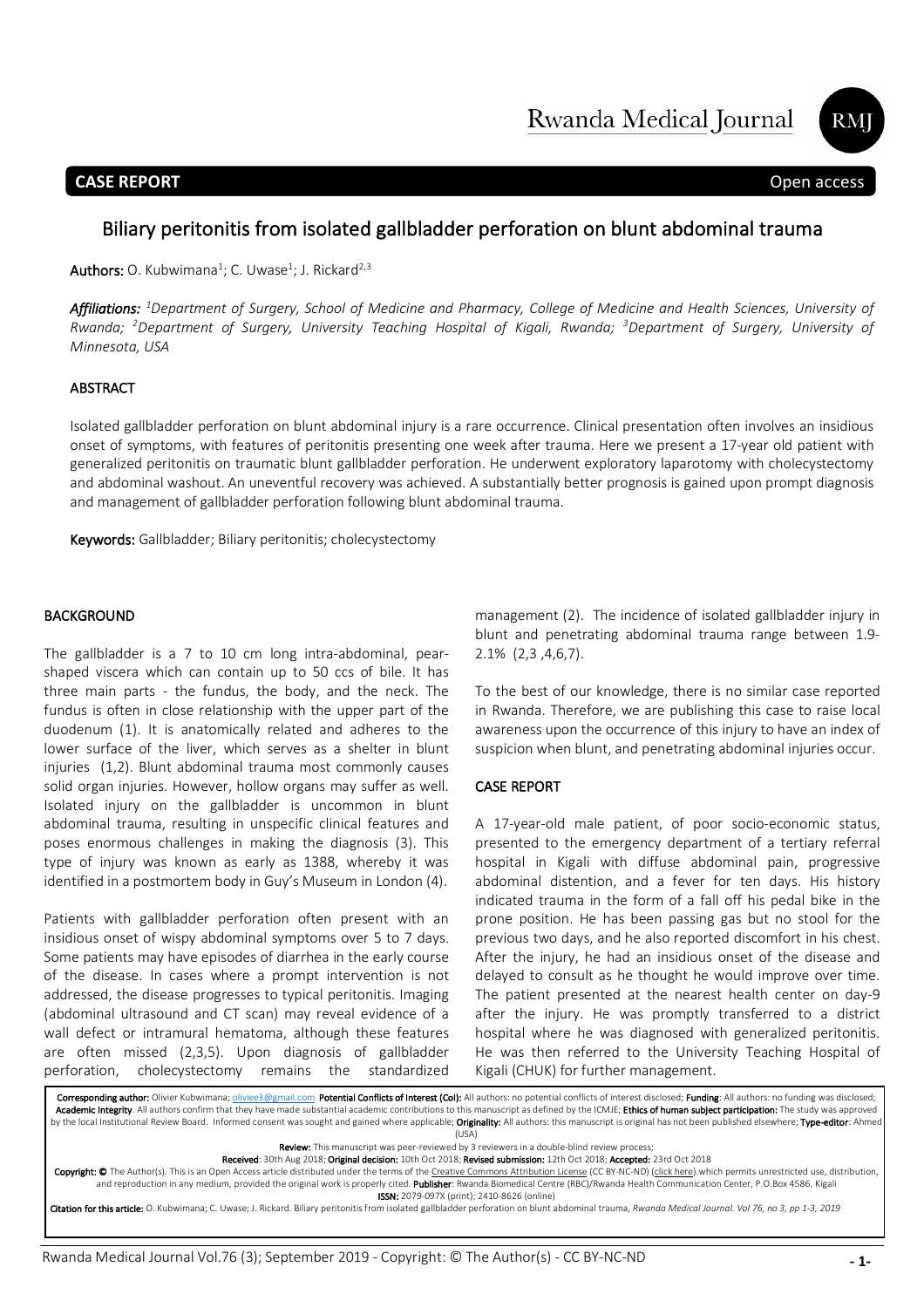The initial assessment was done in accordance with Advanced Trauma Life Support (ATLS) principles. The primary survey lifethreatening injuries. Upon systemic examination, the general status was altered by moderate abdominal pain. He was fully alert. His vital signs were as follows:  $SaO<sub>2</sub>$ : 88% on room air; Blood Pressure: 121/77 mmHg & Heart rate: 104 bpm.

Lungs were clear to auscultation. The abdomen was distended, diffusely tender, with rebound tenderness. The digital rectal exam revealed a tender recto-vesical pouch. Focused abdominal sonography for trauma (FAST) was positive in Morrison's pouch and the pelvis. The rest of his physical examination was unremarkable.

The initial impression was peritonitis on blunt abdominal trauma with possible hollow viscus perforation or solid organ injury. The white blood cell count was 7.29x10<sup>9</sup>/L (neutrophil: 75.6%), hemoglobin was 18.6g/dl (Hematocrit: 53), urea at: 5.5mmol/L and creatinine at: 41umol/L. An upright chest x-ray showed normal findings (no free air under the diaphragm). The patient was therefore prepared for explorative laparotomy.

In the operative room, an extended midline incision was made; on entering the abdomen, two liters of bilious inflammatory fluid was aspirated. On exploration, the liver, stomach, spleen, small intestine, and large intestine were all normal. We found a 2 cm perforation at the fundus of the gallbladder with bile leaking through it. Cholecystectomy was performed successfully and no biopsy taken. The abdomen was washed with warm normal saline. The postoperative course was uneventful, and the patient was discharged on postoperative day-4, and required to consult OPD for a follow-up after one week.

# **DISCUSSION**

Isolated gallbladder perforation is very rare. This is the first case to be reported in Rwanda. This patient presented for consultation at day nine post-trauma, similar to another report where patients often present after 5-7 days (3, 7). The patient's poor socio-economic status or the level of understanding amongst his family may also have influenced the delay in presentation. It remains rare for the gallbladder to be perforated by trauma and, when it occurs, often a penetrating injury is involved. Hence blunt injury, as a cause, is doubtful and can present as contusion, avulsion, and laceration, with the latter being the most common (6,7). Losanoff and Kjossev proposed a gallbladder injury classification (Table 1). The current case reports the most common type which is immediate gallbladder rupture at the scene of injury (8).

Upon presentation, this patient had features of peritonitis, similar to other reports. Cholecystectomy was carried out as the standardized treatment option, and a good outcome was achieved (2,7). With prompt diagnosis and without massive contamination of the peritoneal cavity, laparoscopic cholecystectomy is an alternative management option (6). Being at either end of life is not a protective factor as this type of injury was even reported in preschoolers when a blunt injury is involved (7) . Trauma that is preceded by a large meal or alcohol

## Kubwimana et al Biliary peritonitis from isolated gallbladder perforation

 $RM$ 

consumption is a potential risk factor for perforated gallbladder in blunt injuries. The latter causes spasm at the sphincter of Oddi and indirectly distention of the gallbladder. A thin-walled gallbladder may also increase the risk for perforation of the gallbladder in blunt injuries (7,9,10). A shearing force may be transmitted to the gallbladder bed in cases of blunt abdominal trauma on cirrhotic and nodular livers, hence increasing the risk of gallbladder injury (11).

Diseased gallbladders may be less likely to be injured compared to healthy ones since they are inflamed and fibrotic (12,13).

Table: Classification of Gallbladder perforation following BAT (8).

| Type |                            | Subtypes                             |
|------|----------------------------|--------------------------------------|
| 1    | Contusion                  | A: with mural hematoma               |
|      |                            | B: with perforation                  |
| 2    | Rupture                    |                                      |
|      |                            |                                      |
| 3    | Avulsion                   | A: partial breakup                   |
|      |                            | B: detachment from the liver, remain |
|      |                            | attached to the hepatoduodenal       |
|      |                            | ligament                             |
|      |                            | C: Separated from hepatoduodenal     |
|      |                            | ligament                             |
|      |                            | D: Separated from liver and          |
|      |                            | hepatoduodenal ligament              |
|      |                            |                                      |
| 4    | Cholecystitis              | A: Traumatic, Secondary to hemobilia |
|      |                            | B: Acute acalculous                  |
|      |                            |                                      |
| 5    | Mucosa Tear with bile leak |                                      |

# **CONCLUSION**

Isolated gallbladder injury following blunt abdominal trauma is a very rare entity. However, it does occur in different settings. Delayed diagnosis has previously been noted due to its insidious onset. However, an exhaustive, thorough, sequential clinical examination and adjunction of potential documented risk factors may substantially lead to the diagnosis. Upon diagnosis, an emergent cholecystectomy with peritoneal lavage in septic abdomen results in a good outcome.

### **REFERENCES**

- 1. K.L M, A.F D. Abdomen. In: Clinically Oriented Anatomy 5th edition Lippincott williams wilkins; 2006. p. 302–3.
- 2. CN E, JI O. Isolated gallbladder perforation following blunt abdominal trauma: A missed diagnosis. Niger J Clin Pr. 16(3).
- 3. Jaggard MKJ, Johal N, Haddad M CM. Isolated gallbladder perforation following blunt abdominal trauma in a six-yearold child. Ann R Coll Surg Engl. 2011;
- 4. Pavlidis TE, Lalountas MA PK et al. Isolated complete avulsion of the gallbladder (near traumatic cholecystectomy): a case report and review of the literature. J Med Case Reports. 2011;